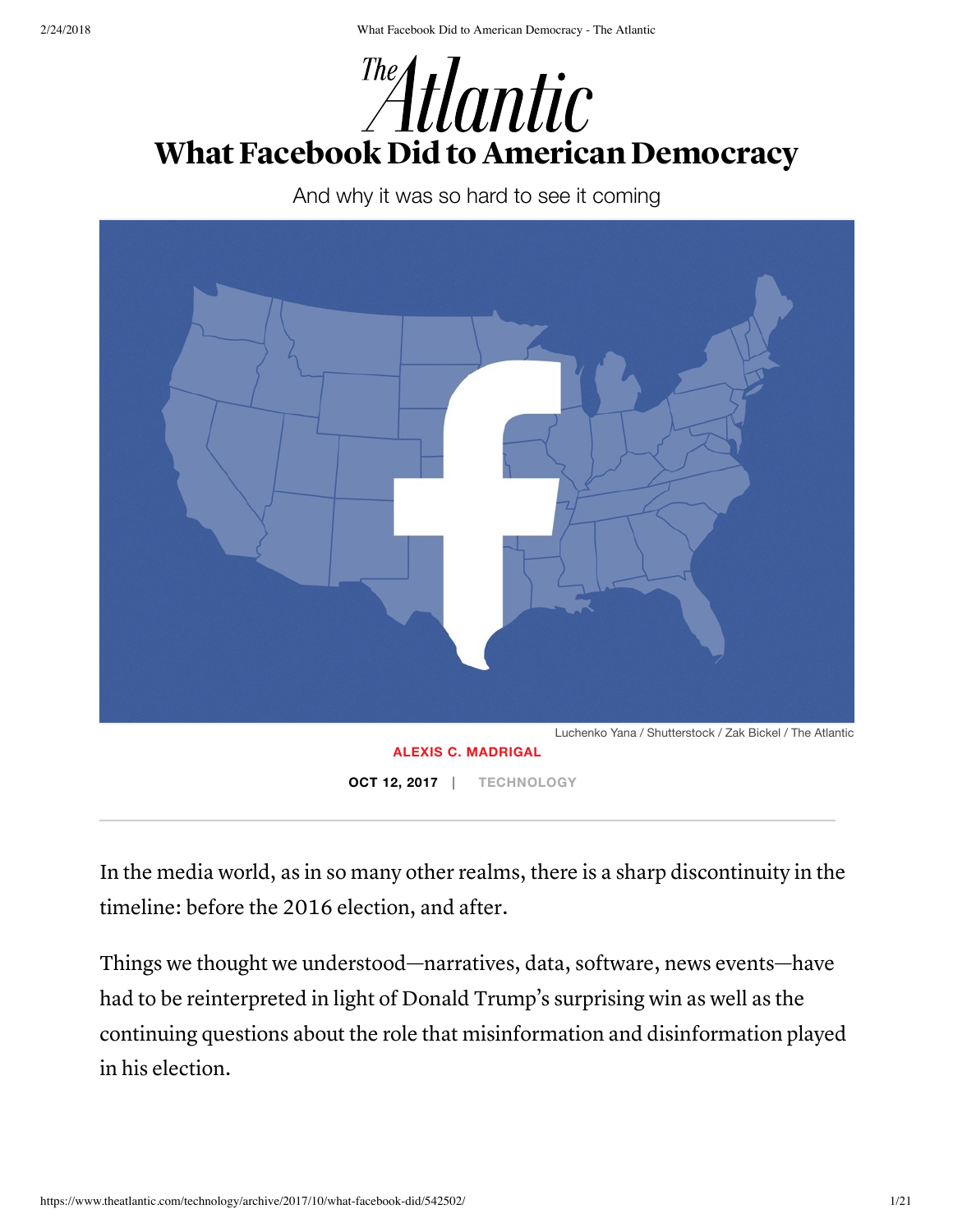TheAtlantic – What Facebook Did to American Democracy – The Atlantic – Al...

To hear more feature stories, see [our](https://www.theatlantic.com/podcasts/audio-articles/?utm_source=audioarticleembed) full list or get the Audm [iPhone](https://goo.gl/ERK95W) app.

Tech journalists covering Facebook had a duty to cover what was happening before, during, and after the election. Reporters tried to see past their often liberal political orientations and the unprecedented actions of Donald Trump to see how 2016 was playing out on the internet. Every component of the chaotic digital campaign has been reported on, here at The Atlantic, and elsewhere: Facebook's enormous distribution power for political information, rapacious partisanship reinforced by distinct media information spheres, the increasing scourge of "viral" hoaxes and other kinds of misinformation that could propagate through those networks, and the Russian information ops agency.

But no one delivered the synthesis that could have tied together all these disparate threads. It's not that this hypothetical perfect story would have changed the outcome of the election. The real problem—for all political stripes—is understanding the set of conditions that led to Trump's victory. The informational underpinnings of democracy have eroded, and no one has explained precisely how.

\* \* \*

We've known since at least 2012 that Facebook was a powerful, non-neutral force in electoral politics. In that year, a combined University of California, San Diego and Facebook research team led by James Fowler published a study in [Nature](https://www.nature.com/articles/nature11421.epdf?referrer_access_token=3hEGlbqHkEuGY21mtWU9ytRgN0jAjWel9jnR3ZoTv0O-9kUewX3bdNdtBQCWYxxxyT1mLWjysh846djISzhdVQ8te60SwiEQkr8UOR_w6foAEMGP1agrQAR91rzU45X9hd7s6U3lIzEIbd35aX7ruNgD1yER8FcGDfCZKhbg6O9VCsEgb3kEZAqVvcbtCbcEZFbuSfvBx75f4RZqlS8DhyQ4yVH7PQ2vxssZZOlc6z5EWL8qXh-xIkjAG_gl0XMoATarImt_N_loxzfUHP134AZ9TGXojQKJCt64RPRMU58%3D&tracking_referrer=www.theatlantic.com), which argued that Facebook's "I Voted" button had driven a small but measurable increase in turnout, primarily among young people.

Rebecca Rosen's 2012 story, "Did Facebook Give [Democrats](https://www.theatlantic.com/technology/archive/2012/11/did-facebook-give-democrats-the-upper-hand/264937/) the Upper Hand?" relied on new research from Fowler, et al., about the presidential election that year. Again, the conclusion of their work was that Facebook's get-out-the-vote message could have driven a substantial chunk of the increase in youth voter participation in the 2012 general election. Fowler told Rosen that it was "even possible that Facebook is completely responsible" for the youth voter increase. And because a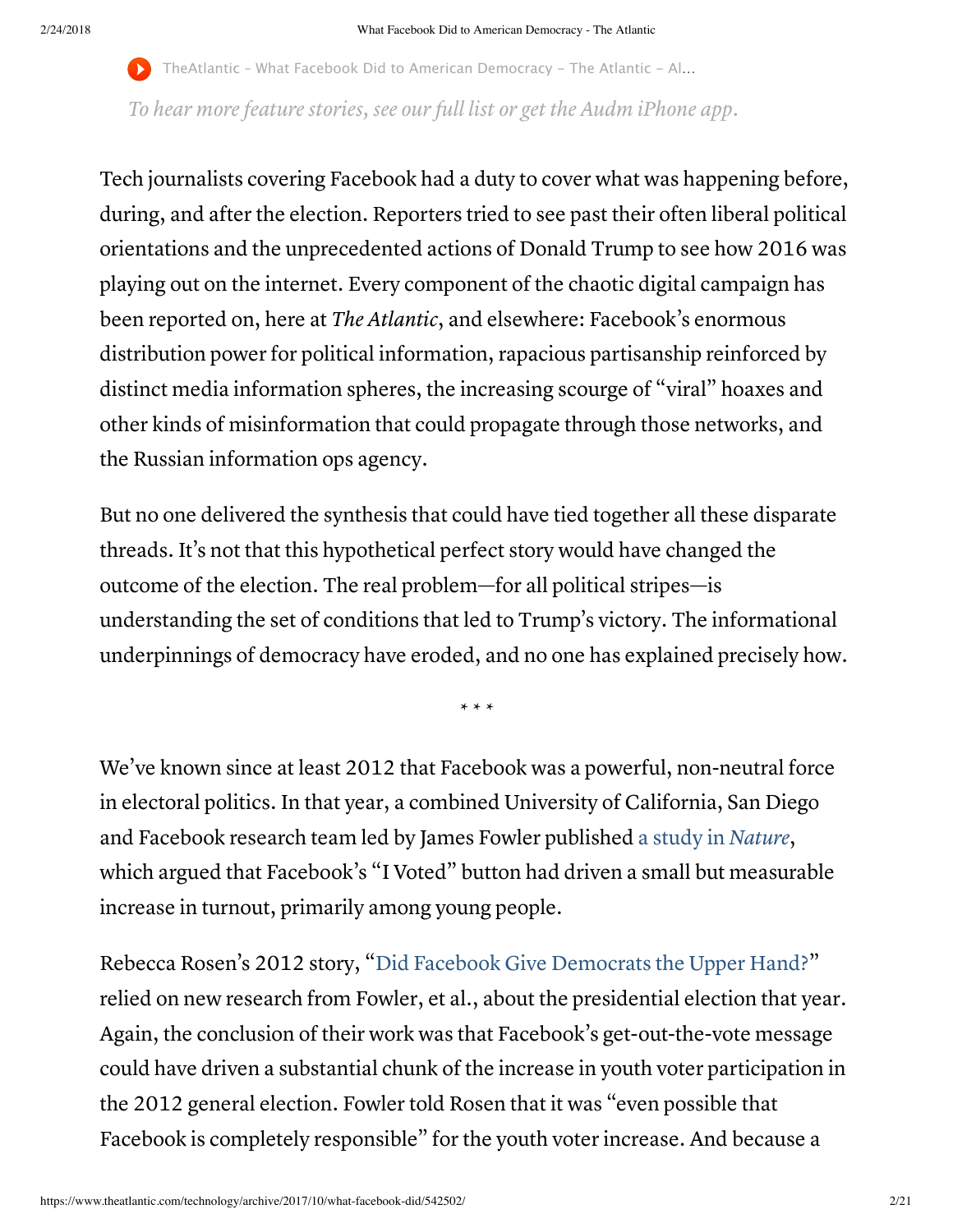higher proportion of young people vote Democratic than the general population, the net effect of Facebook's GOTV effort would have been to help the Dems.

## The potential for Facebook to have an impact on an election was clear for atleast half a decade.

The research showed that a small design change by Facebook could have electoral repercussions, especially with America's electoral-college format in which a few hotly contested states have a disproportionate impact on the national outcome. And the pro-liberal effect it implied became enshrined as an axiom of how campaign staffers, reporters, and academics viewed social media.

In June 2014, Harvard Law scholar Jonathan Zittrain wrote an essay in New Republic called, "Facebook Could Decide an Election Without Anyone Ever [Finding Out](https://newrepublic.com/article/117878/information-fiduciary-solution-facebook-digital-gerrymandering)," in which he called attention to the possibility of Facebook selectively depressing voter turnout. (He also suggested that Facebook be seen as an "information fiduciary," charged with certain special roles and responsibilities because it controls so much personal data.)

In late 2014, The Daily Dot called [attention](https://www.dailydot.com/layer8/facebook-advertising-election-study/) to an obscure [Facebook-produced](https://www.facebook.com/notes/us-politics-on-facebook/case-study-reaching-voters-with-facebook-ads-vote-no-on-8/10150257619200882) case study on how strategists defeated a statewide measure in Florida by relentlessly focusing Facebook ads on Broward and Dade counties, Democratic strongholds. Working with a tiny budget that would have allowed them to send a single mailer to just 150,000 households, the digital-advertising firm Chong and Koster was able to obtain remarkable results. "Where the Facebook ads appeared, we did almost 20 percentage points better than where they didn't," testified a leader of the firm. "Within that area, the people who saw the ads were 17 percent more likely to vote our way than the people who didn't. Within that group, the people who voted the way we wanted them to, when asked why, often cited the messages they learned from the Facebook ads."

In April 2016, Rob Meyer published "How [Facebook](https://www.theatlantic.com/technology/archive/2016/04/how-facebook-could-tilt-the-2016-election-donald-trump/478764/) Could Tilt the 2016 Election" after a company meeting in which some employees apparently put the stopping-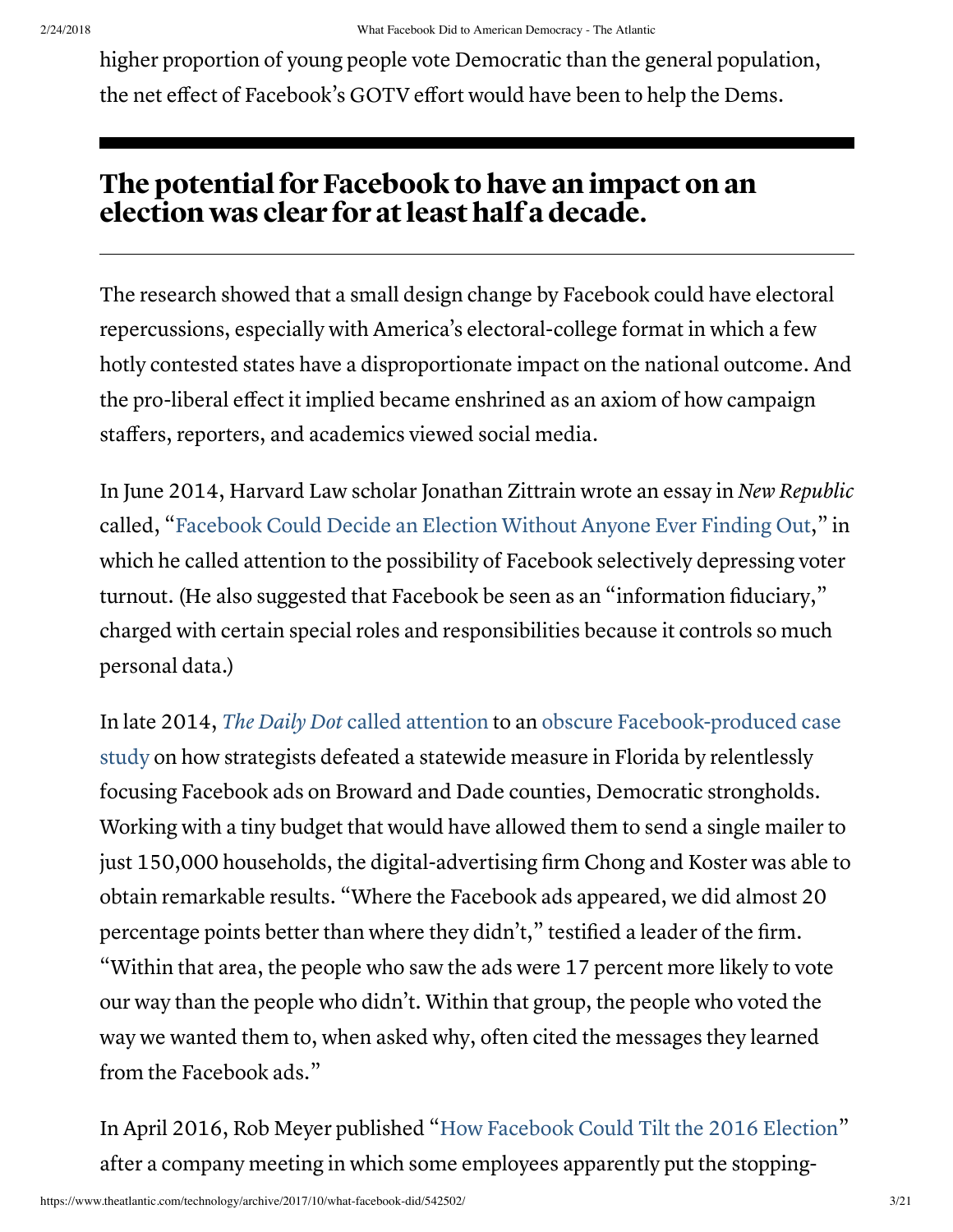Trump question to Mark Zuckerberg. Based on Fowler's research, Meyer reimagined Zittrain's hypothetical as a direct Facebook intervention to depress turnout among non-college graduates, who leaned Trump as a whole.

Facebook, of course, said it would never do such a thing. "Voting is a core value of democracy and we believe that supporting civic participation is an important contribution we can make to the community," a spokesperson said. "We as a company are neutral—we have not and will not use our products in a way that attempts to influence how people vote."

They wouldn't do it intentionally, at least.

As all these examples show, though, the potential for Facebook to have an impact on an election was clear for at least half a decade before Donald Trump was elected. But rather than focusing specifically on the integrity of elections, most writers myself [included,](https://splinternews.com/dark-social-traffic-in-the-mobile-app-era-1793844359) some observers like Sasha [Issenberg](https://www.indiebound.org/book/9780307954800), Zeynep [Tufekci](http://www.nytimes.com/2012/11/17/opinion/beware-the-big-data-campaign.html?auth=login-email), and Daniel Kreiss [excepted—bundled](https://www.indiebound.org/book/9780199350254) electoral problems inside other, broader concerns like [privacy,](https://newrepublic.com/article/117878/information-fiduciary-solution-facebook-digital-gerrymandering) [surveillance](https://arstechnica.com/information-technology/2015/02/surveillance-based-manipulation-how-facebook-or-google-could-tilt-elections/), tech [ideology](https://www.theguardian.com/technology/2013/mar/09/evgeny-morozov-technology-solutionism-interview), [media-industry](https://www.theatlantic.com/technology/archive/2015/10/reclaiming-conversation-sherry-turkle/409273/) competition, or the psychological effects of social media.

## From the system's perspective, success is correctly predicting what you'll like, comment on, or share.

The same was true even of people inside Facebook. "If you'd come to me in 2012, when the last presidential election was raging and we were cooking up ever more complicated ways to monetize Facebook data, and told me that Russian agents in the Kremlin's employ would be buying Facebook ads to subvert American democracy, I'd have asked where your tin-foil hat was," wrote Antonio García Martínez, who managed ad targeting for Facebook back then. "And yet, now we live in that otherworldly political reality."

Not to excuse us, but this was back on the Old Earth, too, when electoral politics was not the thing that every single person talked about all the time. There were other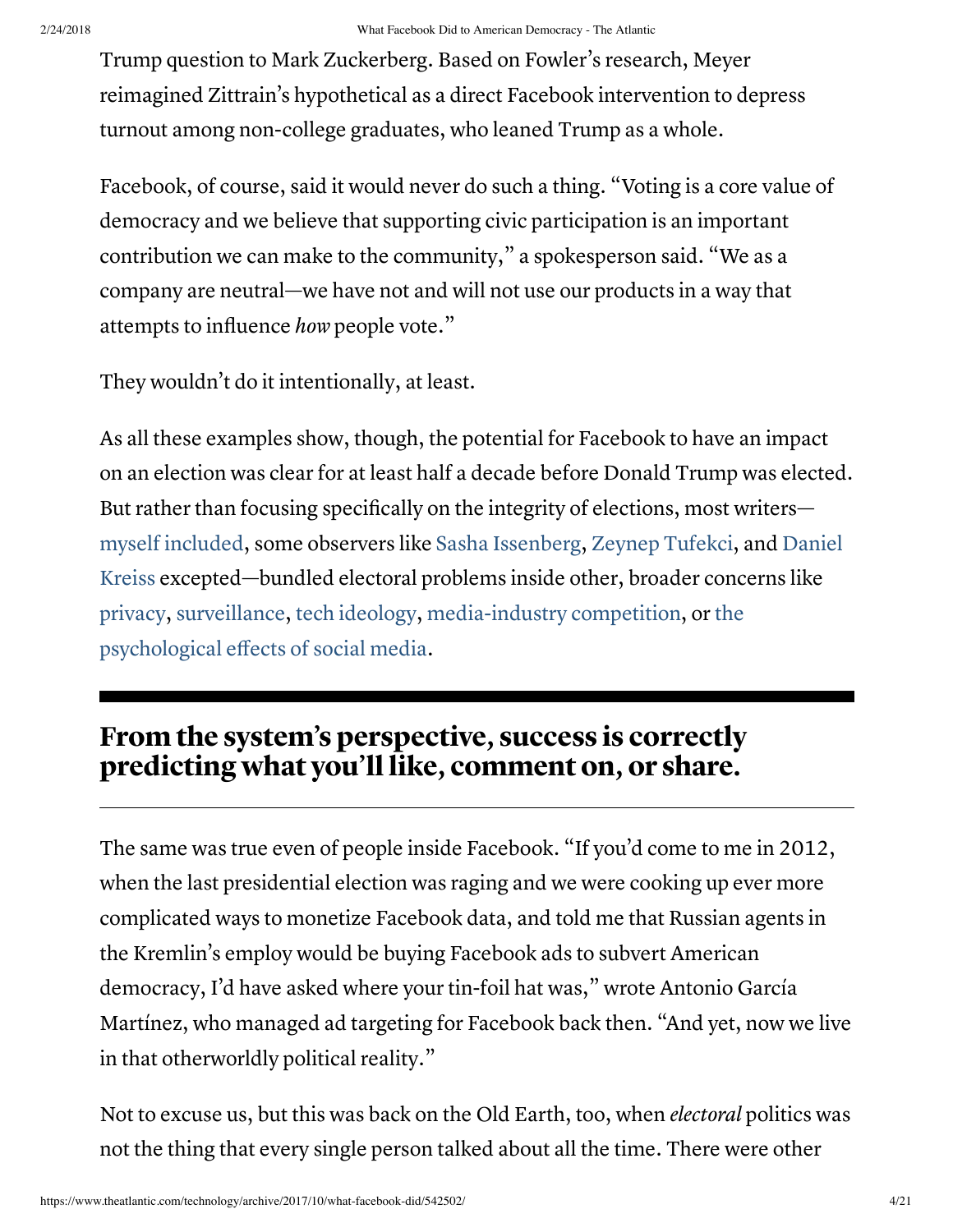important dynamics to Facebook's growing power that needed to be covered.

\* \* \*

Facebook's draw is its ability to give you what you want. Like a page, get more of that page's posts; like a story, get more stories like that; interact with a person, get more of their updates. The way Facebook determines the ranking of the News Feed is the probability that you'll like, comment on, or share a story. Shares are worth more than comments, which are both worth more than likes, but in all cases, the more likely you are to interact with a post, the higher up it will show in your News Feed. Two thousand kinds of data (or "features" in the industry parlance) get smelted in Facebook's machine-learning system to make those predictions.

What's crucial to understand is that, from the system's perspective, success is correctly predicting what you'll like, comment on, or share. That's what matters. People call this "engagement." There are other factors, as Slate's Will Oremus noted in this rare story about the News Feed [ranking team.](http://www.slate.com/articles/technology/cover_story/2016/01/how_facebook_s_news_feed_algorithm_works.html) But who knows how much weight they actually receive and for how long as the system evolves. For example, one change that Facebook highlighted to Oremus in early 2016—taking into account how long people look at a story, even if they don't click it—was subsequently [dismissed](https://www.youtube.com/watch?v=BuE3DIJGWOw) by Lars Backstrom, the VP of [engineering in](https://www.linkedin.com/in/lars-backstrom-862a764/) charge of News Feed ranking, as a "noisy" signal that's also "biased in a few ways" making it "hard to use" in a May 2017 technical talk.

Facebook's engineers do not want to introduce noise into the system. Because the News Feed, this machine for generating engagement, is Facebook's most important technical system. Their success [predicting what](https://www.nytimes.com/2016/05/06/business/facebook-bends-the-rules-of-audience-engagement-to-its-advantage.html) you'll like is why users spend an average of more than 50 minutes a day on the site, and why even the former creator of the "like" button worries about how well the site captures [attention.](https://www.theguardian.com/technology/2017/oct/05/smartphone-addiction-silicon-valley-dystopia) News Feed works really well.

#### If every News Feed is different, how can anyone understand what other people are seeing and responding to?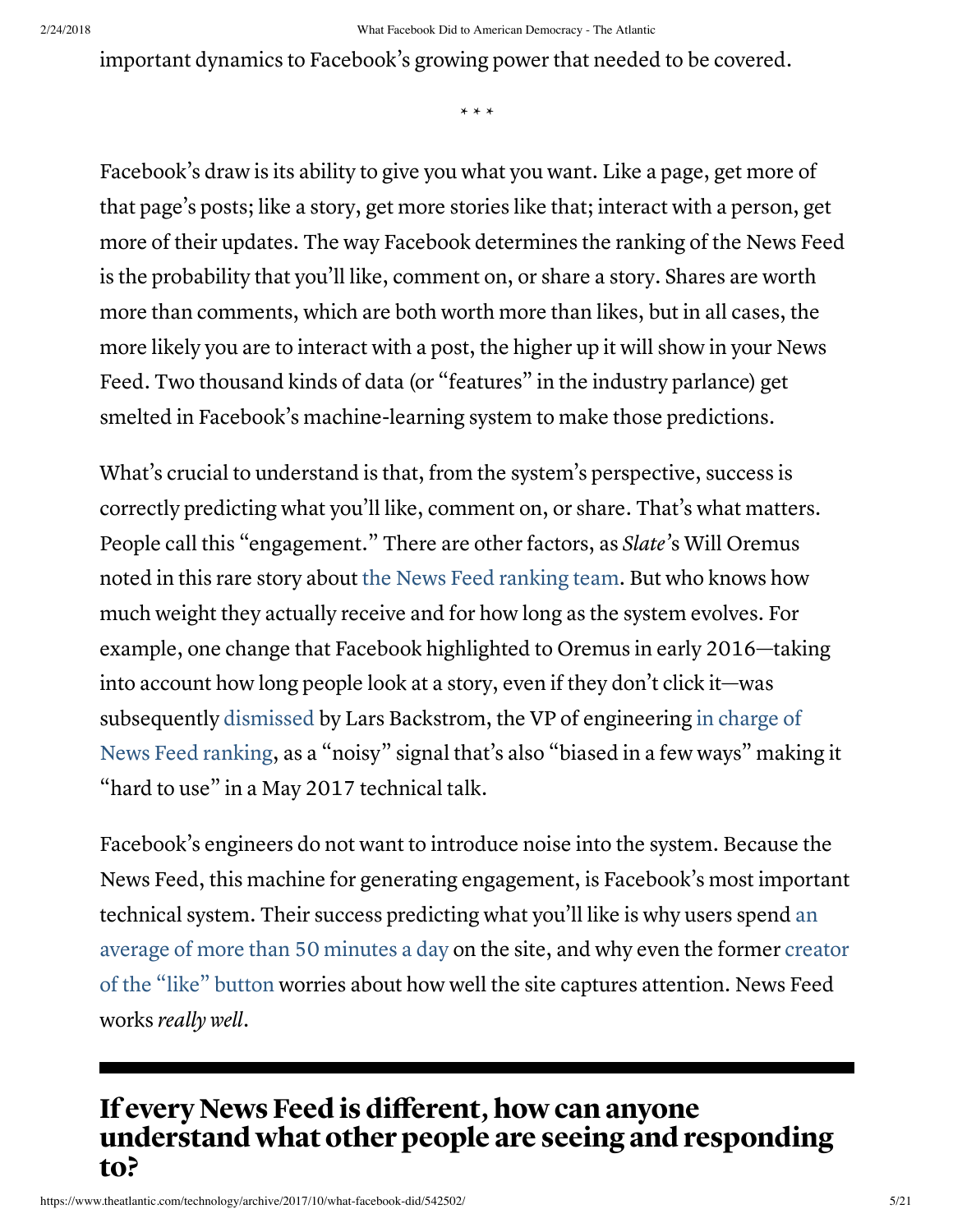But as far as ["personalized](http://www.businessinsider.com/mark-zuckerberg-wants-to-build-a-perfect-personalized-newspaper-2014-11) newspapers" go, this one's editorial sensibilities are limited. Most people are far less likely to engage with viewpoints that they find confusing, annoying, incorrect, or abhorrent. And this is true not just in politics, but the broader culture.

That this could be a problem was apparent to many. Eli Pariser's *The Filter Bubble*, which came out in the summer of 2011, became the most widely cited distillation of the effects Facebook and other internet platforms could have on public discourse.

Pariser began the book research when he noticed conservative people, whom he'd befriended on the platform despite his left-leaning politics, had disappeared from his News Feed. "I was still clicking my progressive friends' links more than my conservative friends'— and links to the latest Lady Gaga videos more than either," he wrote. "So no conservative links for me."

Through the book, he traces the many potential problems that the "personalization" of media might bring. Most germane to this discussion, he raised the point that if every one of the billion News Feeds is different, how can anyone understand what other people are seeing and responding to?

"The most serious political problem posed by filter bubbles is that they make it increasingly difficult to have a public argument. As the number of different segments and messages increases, it becomes harder and harder for the campaigns to track who's saying what to whom," Pariser wrote. "How does a [political] campaign know what its opponent is saying if ads are only targeted to white Jewish men between 28 and 34 who have expressed a fondness for U2 on Facebook and who donated to Barack Obama's campaign?"

This did, indeed, become an enormous problem. When I was editor in chief of Fusion, we set about trying to track the "digital campaign" with several dedicated people. What we quickly realized was that there was both too much data—the noisiness of all the different posts by the various candidates and their associates—as well as too little. Targeting made tracking the actual messaging that the campaigns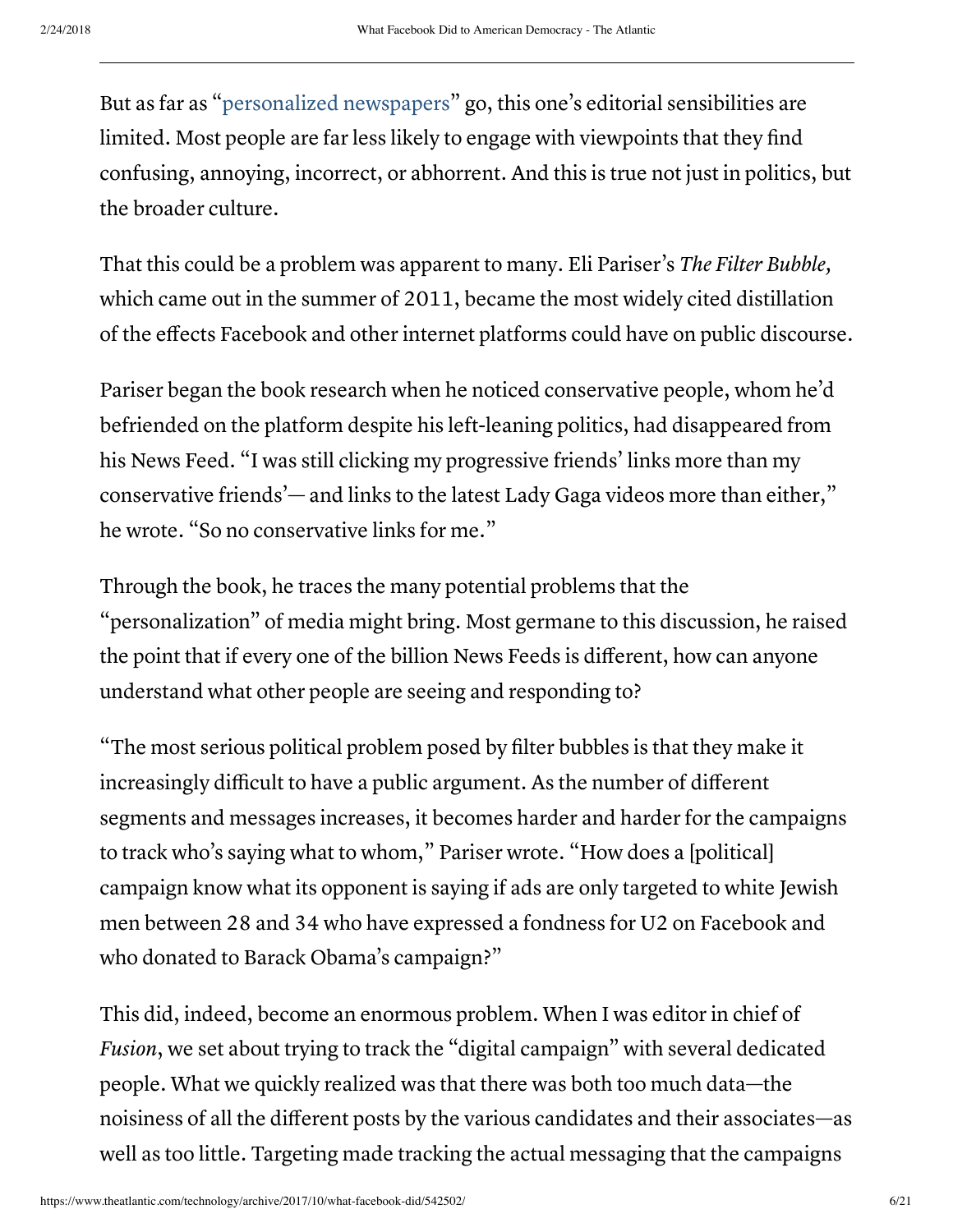were paying for impossible to track. On Facebook, the campaigns could show ads only to the people they targeted. We couldn't actually see the messages that were actually reaching people in battleground areas. From the outside, it was a technical [impossibility](https://www.theverge.com/2017/9/25/16360674/facebook-political-ads-regulation-fec) to know what ads were running on Facebook, one that the company had fought to keep intact.

#### Across the landscape, it began to dawn on people: Damn, Facebook owns us.

Pariser suggests in his book, "one simple solution to this problem would simply be to require campaigns to immediately disclose all of their online advertising materials and to whom each ad is targeted." Which could happen in future [campaigns.](https://www.washingtonpost.com/politics/trump-campaigns-embrace-of-facebook-shows-companys-growing-reach-in-elections/2017/10/08/e5e5f156-a93b-11e7-b3aa-c0e2e1d41e38_story.html?utm_term=.f1842a7b8604)

Imagine if this had happened in 2016. If there were data sets of all the ads that the campaigns and others had run, we'd know a lot more about what actually happened last year. The Filter Bubble is obviously prescient work, but there was one thing that Pariser and most other people did not foresee. And that's that Facebook became completely dominant as a media distributor.

\* \* \*

About two years after Pariser published his book, Facebook took over the newsmedia ecosystem. They've never publicly admitted it, but in late 2013, they began to serve ads inviting users to "like" media pages. This caused a massive increase in the amount of traffic that Facebook sent to media companies. At The Atlantic and other publishers across the media landscape, it was like a tide was carrying us to new traffic records. Without hiring anyone else, without changing strategy or tactics, without publishing more, suddenly everything was easier.

While traffic to The Atlantic from Facebook.com increased, at the time, most of the new traffic did not look like it was coming from Facebook within The Atlantic's analytics. It showed up as "direct/bookmarked" or some variation, depending on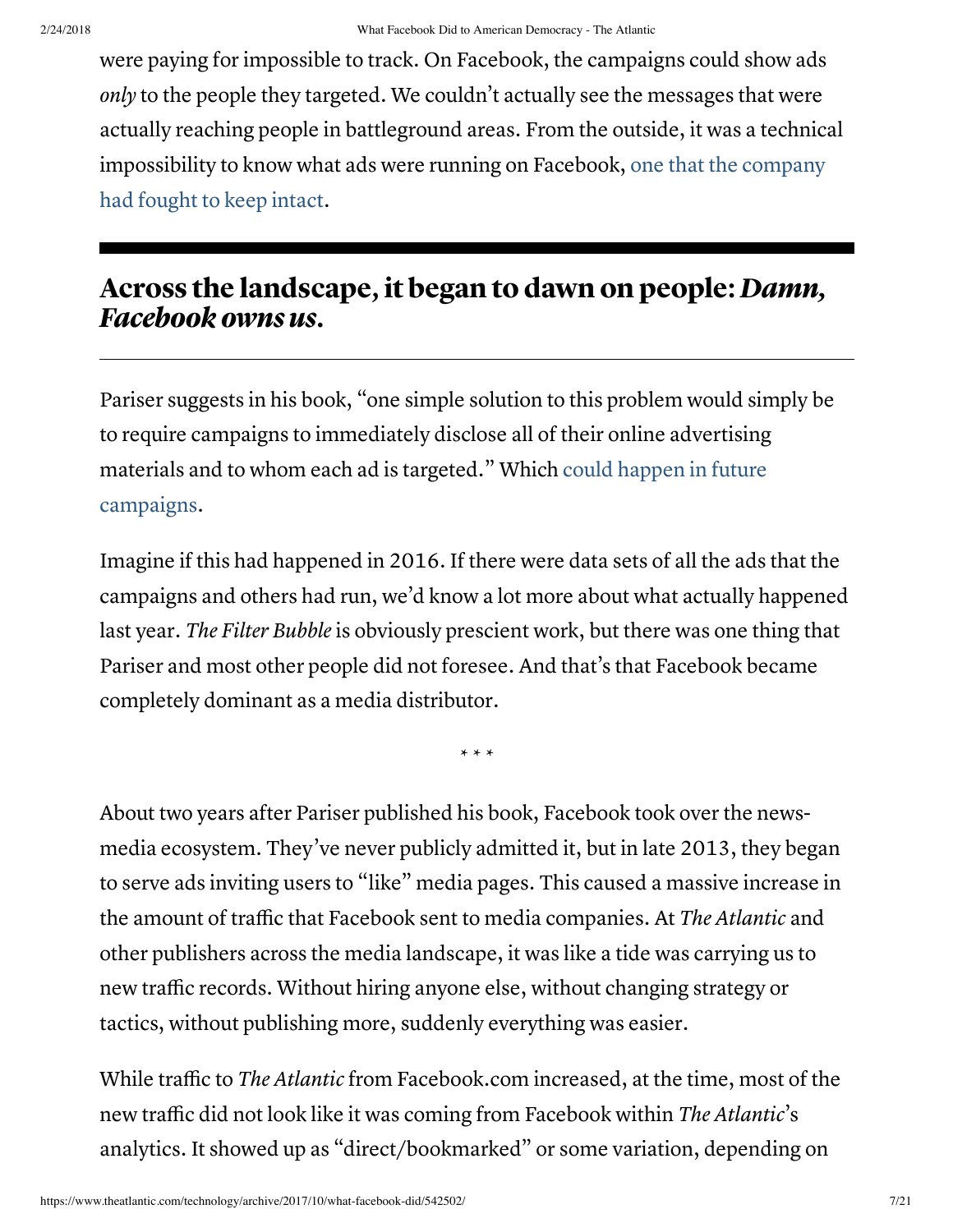the software. It looked like what I called "dark social" back in 2012. But as BuzzFeed's Charlie Warzel [pointed](http://www.buzzfeed.com/charliewarzel/out-of-the-blue-facebook-is-now-driving-enormous-traffic-to) out at the time, and as I came to believe, it was primarily Facebook traffic in disguise. Between August and October of 2013, BuzzFeed's "partner network" of hundreds of websites saw a jump in traffic from Facebook of 69 percent.

At The Atlantic, we ran a series of experiments that showed, pretty definitively from our perspective, that most of the stuff that looked like "dark social" was, in fact, traffic coming from within Facebook's mobile app. Across the landscape, it began to dawn on people who thought about these kinds of things: *Damn*, *Facebook owns us.* They had taken over media distribution.

Why? This is a best guess, proffered by Robinson Meyer as it was [happening:](https://www.theatlantic.com/technology/archive/2013/12/why-are-upworthy-headlines-suddenly-everywhere/282048/) Facebook wanted to crush Twitter, which had drawn a disproportionate share of media and media-figure attention. Just as Instagram borrowed Snapchat's "Stories" to help crush the site's growth, Facebook decided it needed to own "news" to take the wind out of the newly IPO'd Twitter.

# Videos changed the dynamics ofthe News Feed for anyone trying to understand what the hell was going on.

The first sign that this new system had some kinks came with "[Upworthy](https://www.theatlantic.com/technology/archive/2013/12/why-are-upworthy-headlines-suddenly-everywhere/282048/)-style" headlines. (And you'll never guess what happened next!) Things didn't just go kind of viral, they went ViralNova, a site which, like [Upworthy](https://www.theawl.com/2015/06/platform-patched/) itself, Facebook [eventually](https://digiday.com/media/viral-media-complex-cooled/) smacked down. Many of the new sites had, like Upworthy, which was cofounded by Pariser, a progressive bent.

Less noticed was that a right-wing media was developing in opposition to and alongside these left-leaning sites. "By 2014, the outlines of the Facebook-native hard-right voice and grievance spectrum were there," The New York Times' media and tech writer John Herrman told me, "and I tricked myself into thinking they were a reaction/counterpart to the wave of soft progressive/inspirational content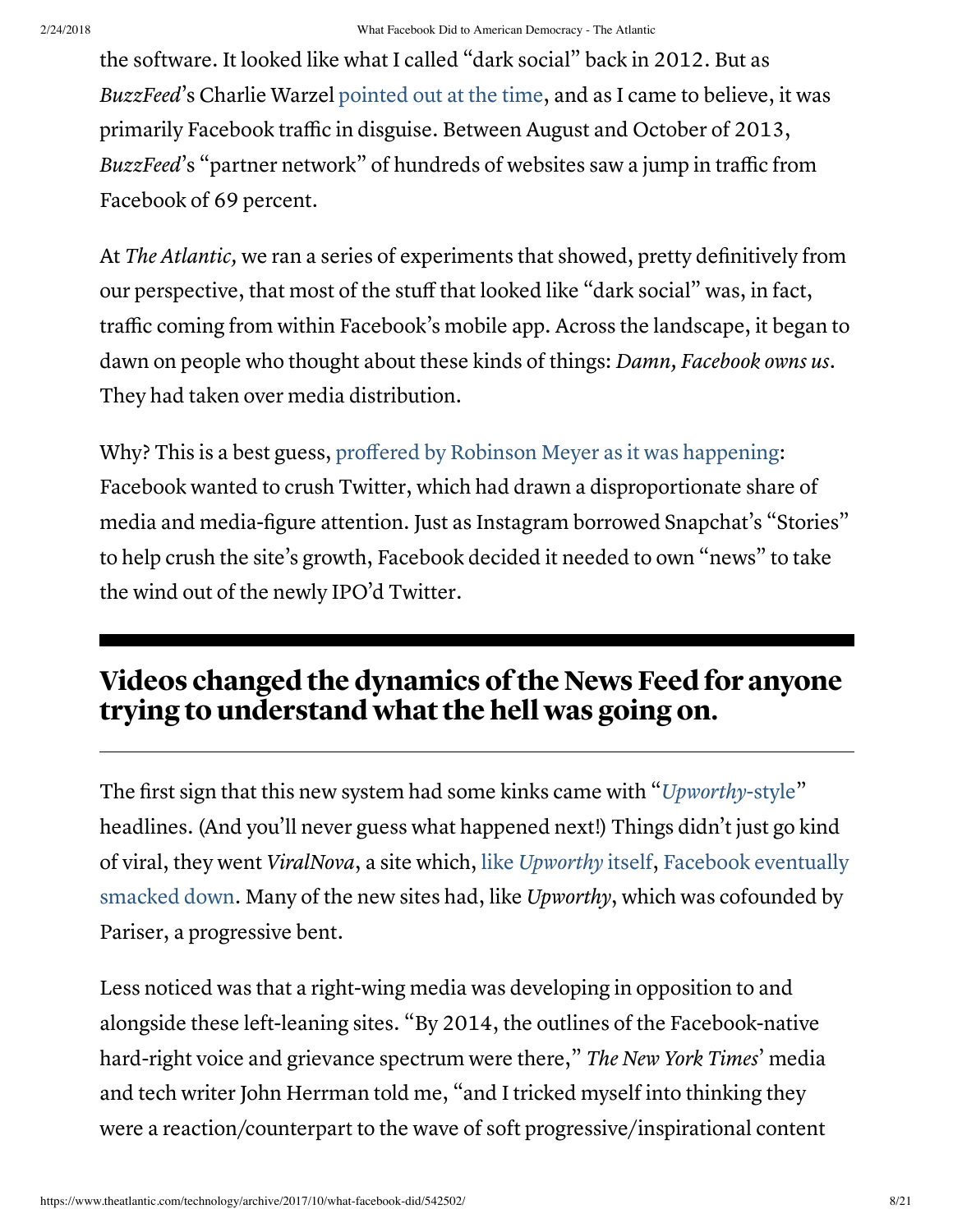#### 2/24/2018 What Facebook Did to American Democracy - The Atlantic

that had just crested. It ended up a Reaction in a much bigger and destabilizing sense."

The other sign of algorithmic trouble was the wild swings that Facebook Video underwent. In the early days, just about any old video was likely to generate many, many, many views. The numbers were insane in the early days. Just as an example, a [Fortune](http://fortune.com/2015/06/03/facebook-video-traffic/) article noted that BuzzFeed's video views "grew 80-fold in a year, reaching more than 500 million in April." Suddenly, all kinds of video—good, bad, and ugly —were doing 1-2-3 million views.

As with news, Facebook's video push was a direct assault on a [competitor,](http://fortune.com/2015/06/03/facebook-video-traffic/) YouTube. Videos changed the dynamics of the News Feed for individuals, for media companies, and for anyone trying to understand what the hell was going on.

Individuals were suddenly inundated with video. Media companies, despite no business model, were forced to crank out video somehow or risk their pages/brands losing relevance as video posts crowded others out.

And on top of all that, scholars and industry observers were used to looking at what was happening in articles to understand how information was flowing. Now, by far the most viewed media objects on Facebook, and therefore on the internet, were videos without transcripts or centralized repositories. In the early days, many successful videos were just "freebooted" (i.e., stolen) videos from other places or reposts. All of which served to confuse and obfuscate the transport mechanisms for information and ideas on Facebook.

## By July, Breitbart had surpassed The New York Times' main account in interactions.

Through this messy, chaotic, dynamic situation, a new media rose up through the Facebook burst to occupy the big filter bubbles. On the right, Breitbart is the center of a new conservative network. A study of 1.25 million [election](https://www.cjr.org/analysis/breitbart-media-trump-harvard-study.php) news articles found "a right-wing media network anchored around Breitbart developed as a distinct and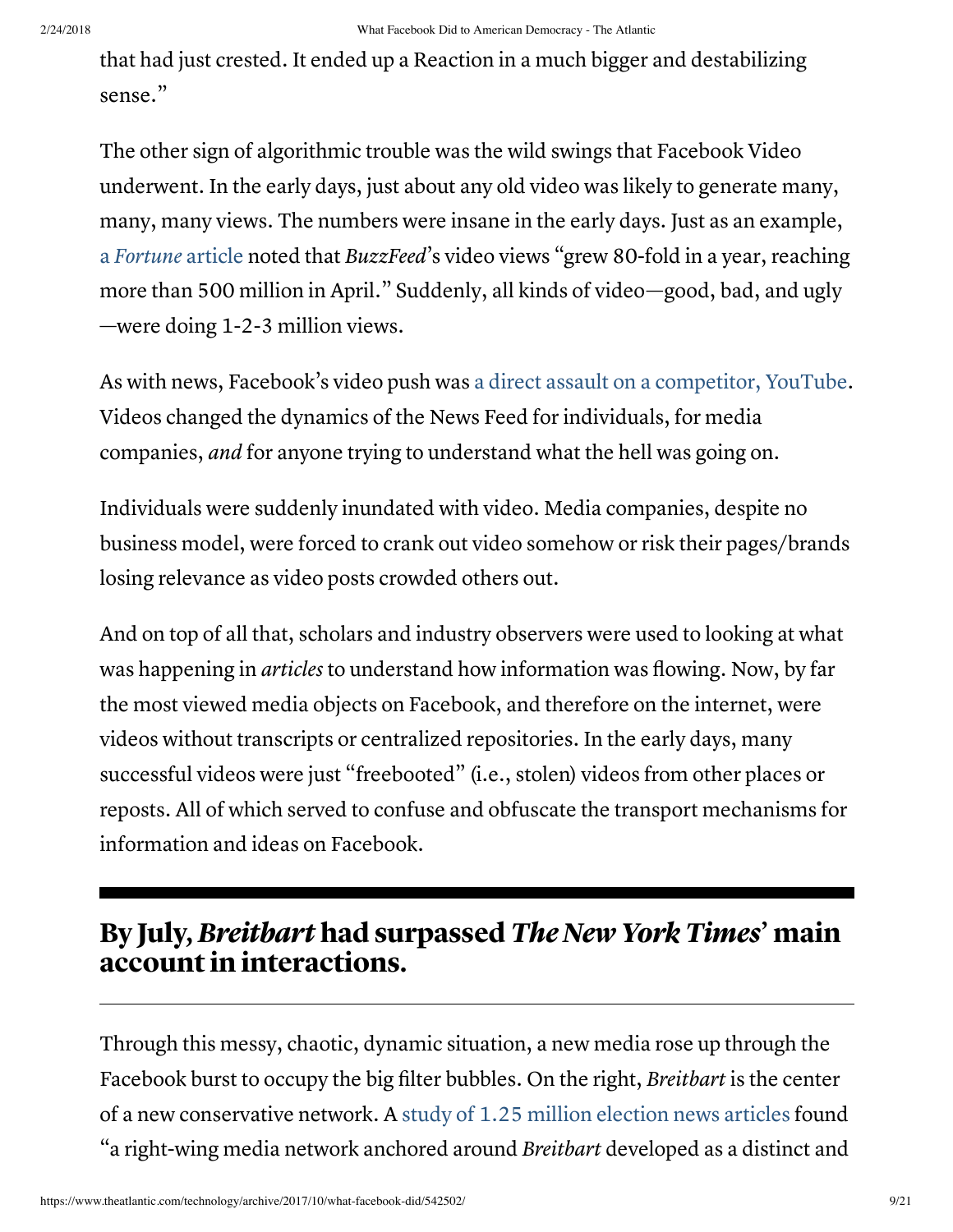insulated media system, using social media as a backbone to transmit a hyperpartisan perspective to the world."

Breitbart, of course, also lent Steve Bannon, its chief, to the Trump campaign, creating another feedback loop between the candidate and a rabid partisan press. Through 2015, Breitbart went from a medium-sized site with a small Facebook page of 100,000 likes into a powerful force [shaping the](https://www.nytimes.com/2016/08/27/business/media/breitbart-news-presidential-race.html) election with almost 1.5 million likes. In the key metric for Facebook's News Feed, its posts got 886,000 interactions from Facebook users in January. By July, Breitbart had surpassed The New York Times' main account in interactions. By December, it was doing 10 million interactions per month, about 50 percent of Fox News, which had 11.5 million likes on its main page. Breitbart's audience was hyper-engaged.

There is no precise equivalent to the *Breitbart* phenomenon on the left. Rather the big news organizations are classified as center-left, basically, with fringier left-wing sites showing far smaller followings than *Breitbart* on the right.

And this new, hyperpartisan media created the perfect conditions for another dynamic that influenced the 2016 election, the rise of fake news.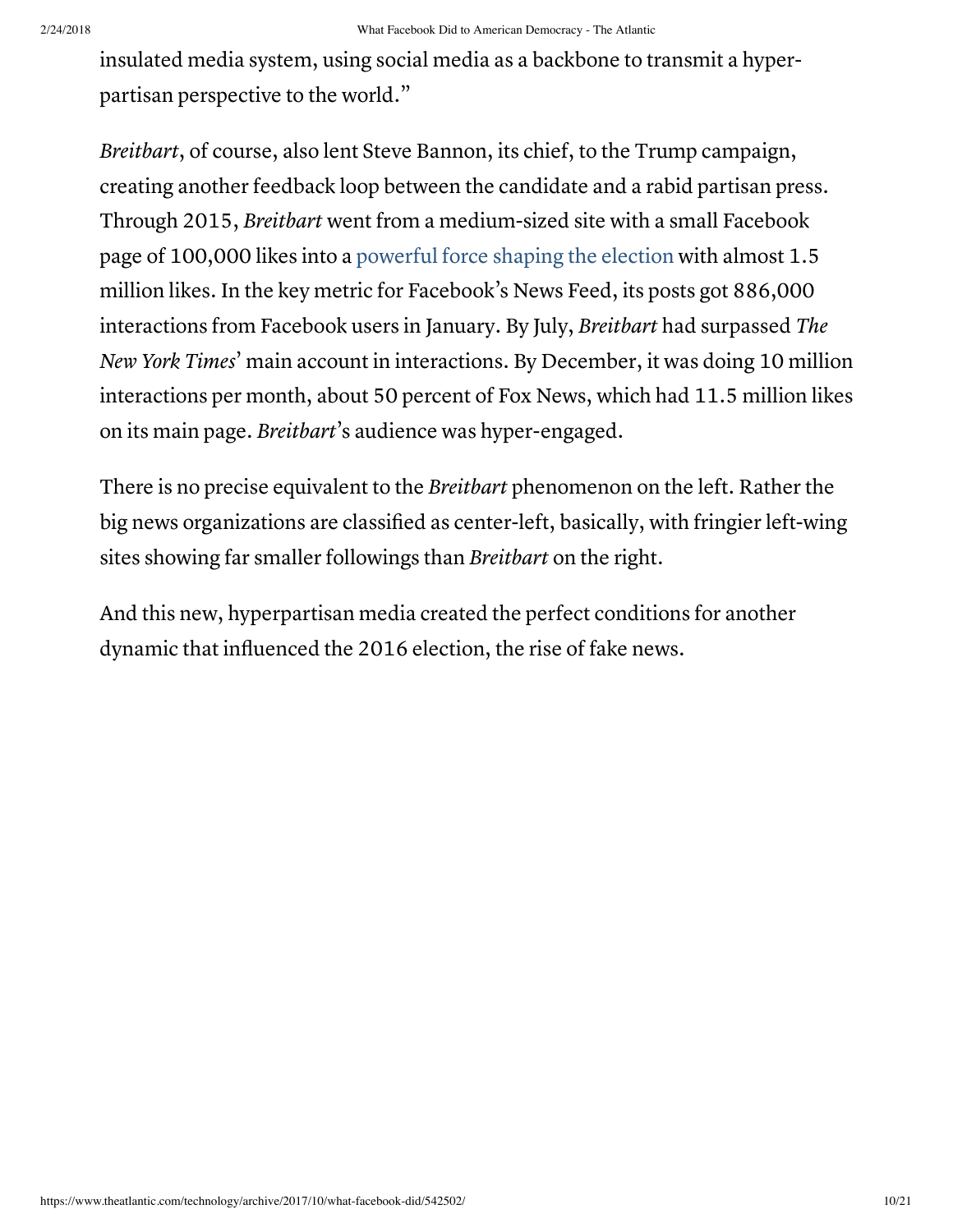Sites by partisan attention (Yochai Benkler, Robert Faris, Hal Roberts, and Ethan [Zuckerman](https://www.cjr.org/author/benkler-faris-roberts-and-zuckerman))

\* \* \*

In a December 2015 article for BuzzFeed, Joseph Bernstein argued that "the dark forces of the internet became a counterculture." He called it ["Chanterculture"](https://www.buzzfeed.com/josephbernstein/in-2015-the-dark-forces-of-the-internet-became-a-countercult?utm_term=.tuDP3Y6WV#.wyoLxg1l7) after the trolls who gathered at the meme-creating, often-racist 4chan message board. Others ended up calling it the "alt-right." This culture combined a bunch of people who loved to perpetuate hoaxes with angry Gamergaters with "free-speech" advocates like Milo Yiannopoulos with honest-to-God neo-Nazis and white supremacists. And these people *loved* Donald Trump.

"This year Chanterculture found its true hero, who makes it plain that what we're seeing is a genuine movement: the current master of American resentment, Donald Trump," Bernstein wrote. "Everywhere you look on 'politically incorrect' subforums and random chans, he looms."

When you combine hyper-partisan media with a group of people who love to clown "normies," you end up with things like [Pizzagate,](https://en.wikipedia.org/wiki/Pizzagate_conspiracy_theory) a patently ridiculous and widely debunked conspiracy theory that held there was a child-pedophilia ring linked to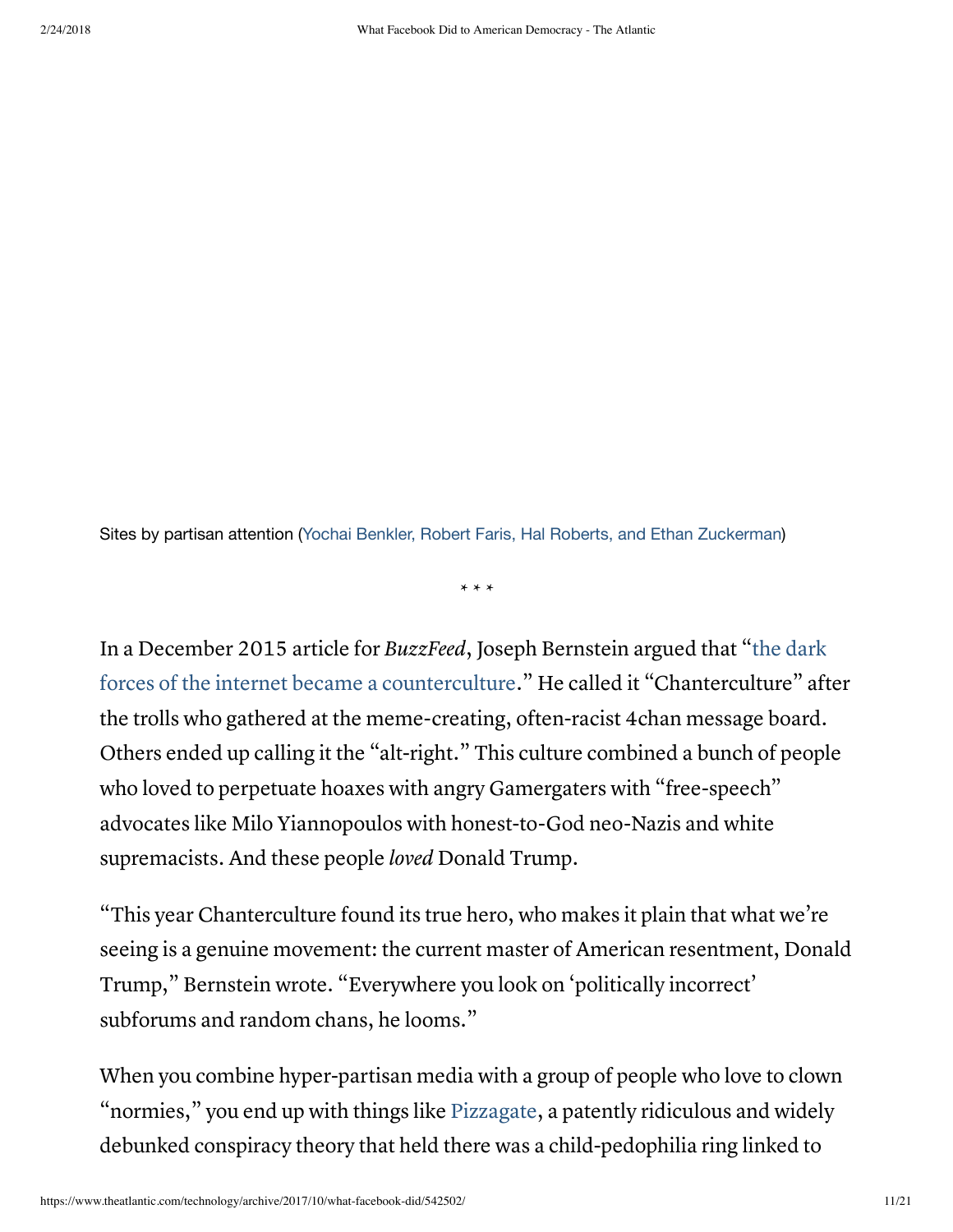Hillary Clinton somehow. It was just the most bizarre thing in the entire world. And many of the figures in Bernstein's story were all over it, including several who the current president has consorted with on social media.

But Pizzagate was but the most Pynchonian of all the crazy misinformation and hoaxes that spread in the run-up to the election.

BuzzFeed, deeply attuned to the flows of the social web, was all over the story through reporter Craig Silverman. His best-known analysis happened after the election, when he showed that "in the final three months of the U.S. presidential campaign, the top-performing fake election-news stories on Facebook generated more engagement than the top stories from major news outlets such as The New York Times, The Washington Post, The Huffington Post, NBC News, and others."

But he also tracked fake news before the [election,](https://www.buzzfeed.com/craigsilverman/can-facebook-trending-fight-off-fake-news?utm_term=.qv8VQJ7wq#.fadKm1WOG) as did other outlets such as The Washington Post, including showing that Facebook's "Trending" algorithm regularly promoted fake news. By September of 2016, even the Pope [himself](http://variety.com/2017/politics/news/pope-francis-fake-news-1202576604/) was talking about fake news, by which we mean actual hoaxes or lies perpetuated by a variety of actors.

### The fake news generated *a ton* of engagement, which meant that it spread far and wide.

The longevity of *Snopes* shows that hoaxes are nothing new to the internet. Already in January 2015, Robinson Meyer reported about how Facebook was "cracking down on the fake news stories that plague News Feeds [everywhere."](https://www.theatlantic.com/technology/archive/2015/01/only-you-can-stop-facebook-hoaxes/384729/)

What made the election cycle different was that all of these changes to the information ecosystem had made it possible to develop weird businesses around fake news. Some random website posting aggregated news about the election could not drive a lot of traffic. But some random website announcing that the Pope had endorsed Donald Trump definitely could. The fake news generated a ton of engagement, which meant that it spread far and wide.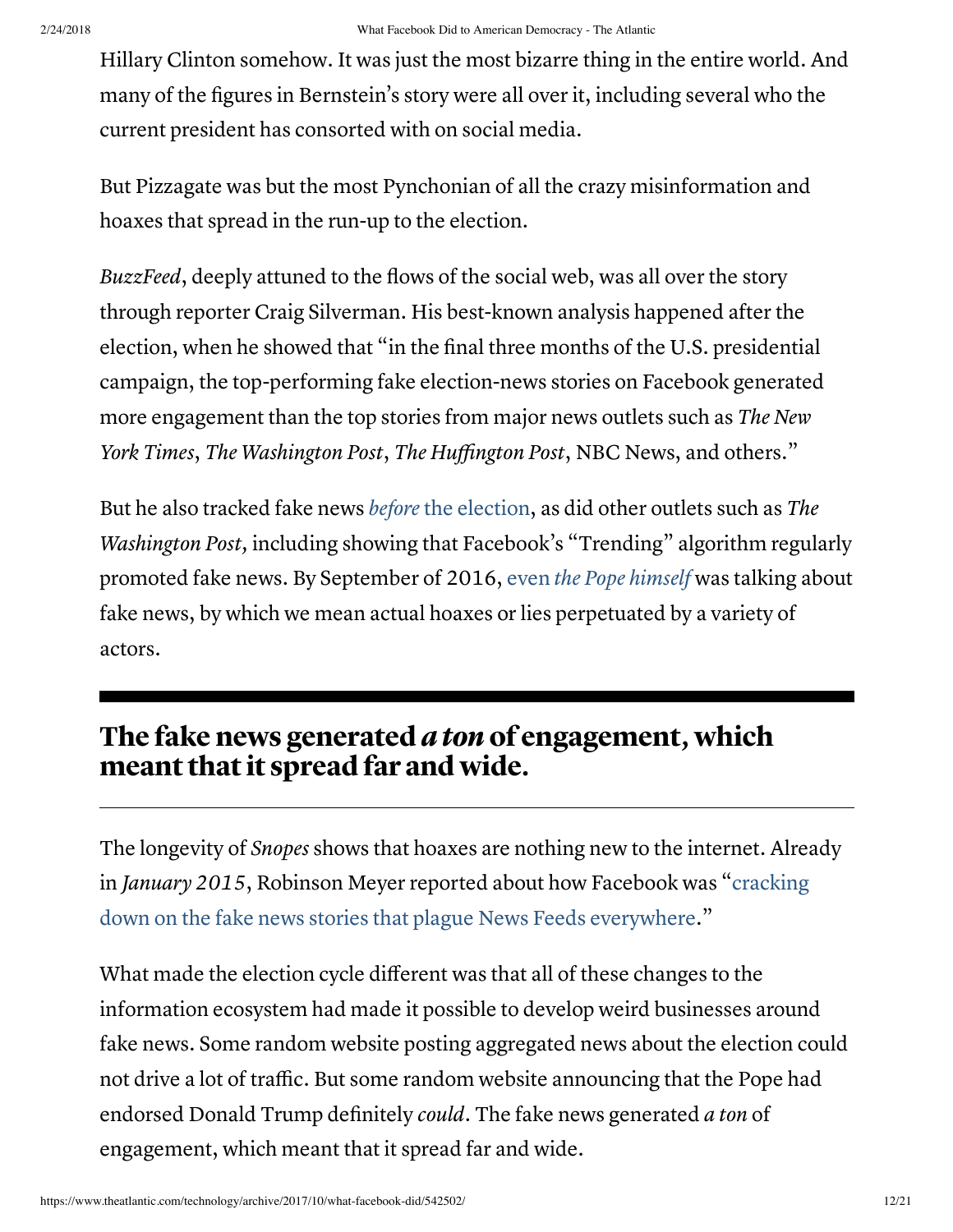#### 2/24/2018 What Facebook Did to American Democracy - The Atlantic

A few days before the election Silverman and fellow BuzzFeed contributor Lawrence Alexander traced 100 pro–Donald Trump sites to a town of 45,000 in [Macedonia](https://www.buzzfeed.com/craigsilverman/how-macedonia-became-a-global-hub-for-pro-trump-misinfo?utm_term=.bnJkJvaqD#.mhnQgzwpx). Some teens there realized they could make money off the election, and just like that, became a node in the information network that helped Trump beat Clinton.

Whatever weird thing you imagine might happen, something weirder probably did happen. Reporters tried to keep up, but it was too strange. As Max Read put it in New York Magazine, Facebook is "like a four-dimensional object, we catch slices of it when it passes through the three-dimensional world we recognize." No one can quite wrap their heads around what this thing has become, or all the things this thing has become.

"Not even President-Pope-Viceroy Zuckerberg himself seemed prepared for the role Facebook has played in global politics this past year," Read wrote.

And we haven't even gotten to the Russians.

\* \* \*

Russia's [disinformation](https://www.nytimes.com/2015/06/07/magazine/the-agency.html?_r=0) campaigns are well known. During his reporting for a story in The New York Times Magazine, Adrian Chen sat across the street from the headquarters of the Internet Research Agency, watching workaday Russian agents/internet trolls head inside. He heard how the place had "industrialized the art of trolling" from a former employee. "Management was obsessed with statistics —page views, number of posts, a blog's place on LiveJournal's traffic charts—and team leaders compelled hard work through a system of bonuses and fines," he wrote. Of course they wanted to maximize engagement, too!

There were reports that Russian trolls were [commenting on](https://www.buzzfeed.com/maxseddon/documents-show-how-russias-troll-army-hit-america?utm_term=.brBqX7JZA#.cgV9QWjy5) American news sites. There were many, many reports of Russia's propaganda offensive in Ukraine. Ukrainian [journalists](http://www.npr.org/2017/08/21/544952989/rough-translation-what-americans-can-learn-from-fake-news-in-ukraine) run a website dedicated to cataloging these disinformation attempts called *[StopFake](https://www.stopfake.org/en/news/)*. It has hundreds of posts reaching back into 2014.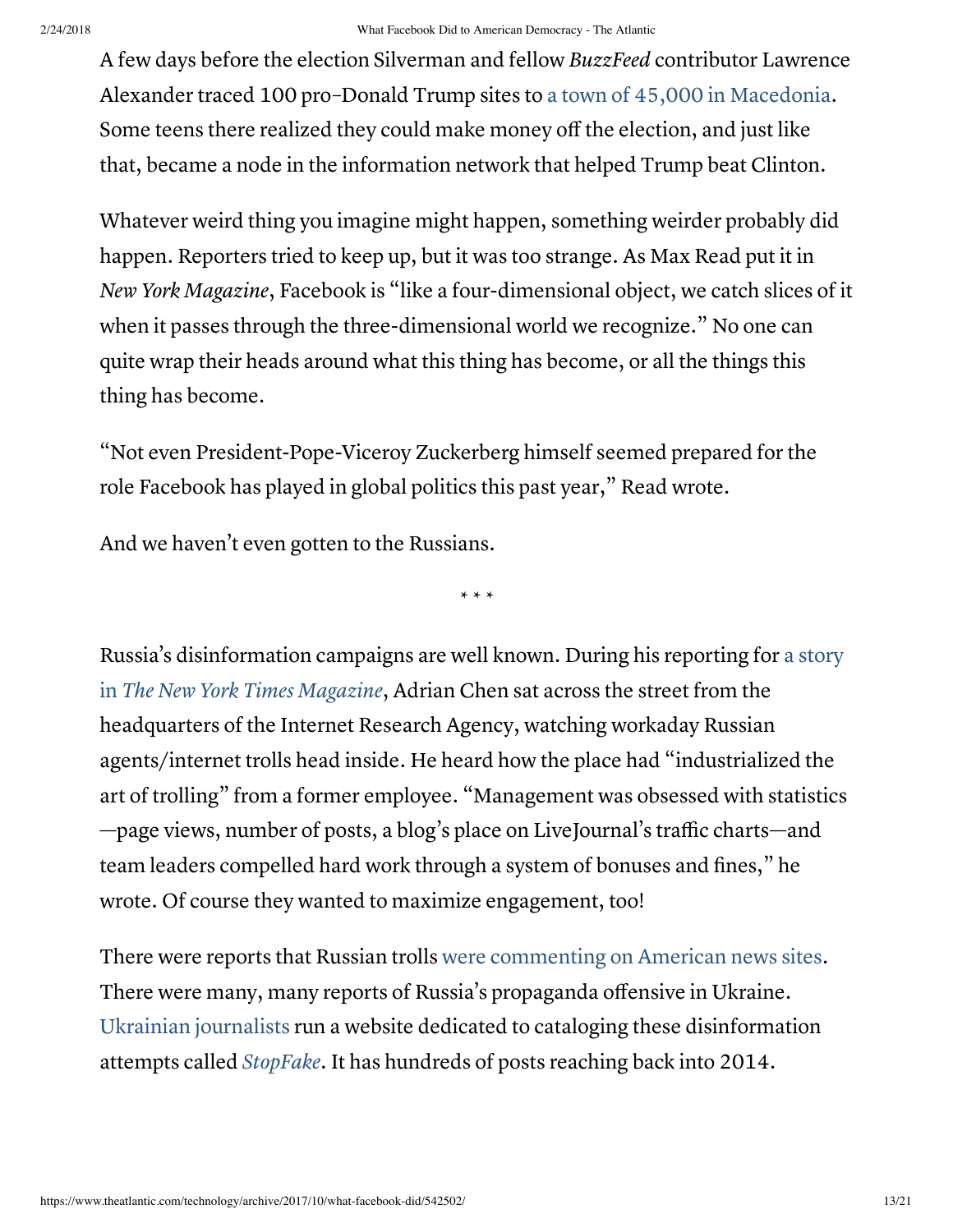# The influence campaign just happened on Facebook without anyone noticing.

A Guardian reporter who looked into Russian military doctrine around [information](https://www.theguardian.com/news/2015/apr/09/kremlin-hall-of-mirrors-military-information-psychology) war found a handbook that described how it might work. "The deployment of information weapons, [the book] suggests, 'acts like an invisible radiation' upon its targets: 'The population doesn't even feel it is being acted upon. So the state doesn't switch on its self-defense mechanisms,'" wrote Peter Pomerantsev.

As more details about the Russian disinformation campaign come to the surface through Facebook's continued digging, it's fair to say that it's not just the state that did not switch on its self-defense mechanisms. The influence campaign just happened on Facebook without anyone noticing.

As many people have noted, the 3,000 ads that have been linked to Russia are a drop in the bucket, even if they did reach millions of people. The real game is simply that Russian operatives created pages that reached people "organically," as the saying goes. Jonathan Albright, research director of the Tow Center for Digital Journalism at Columbia [University,](https://www.washingtonpost.com/news/the-switch/wp/2017/10/05/russian-propaganda-may-have-been-shared-hundreds-of-millions-of-times-new-research-says/?utm_term=.f3e9fad20404) pulled data on the six publicly known Russialinked Facebook pages. He found that their posts had been shared 340 million times. And those were six of 470 pages that Facebook has linked to Russian operatives. You're probably talking billions of shares, with who knows how many views, and with what kind of specific targeting.

The Russians are good at engagement! Yet, *before* the U.S. election, even after Hillary Clinton and intelligence agencies fingered Russian intelligence meddling in the election, even after news reports suggested that a [disinformation](https://www.thedailybeast.com/russias-long-history-of-messing-with-americans-minds-before-the-dnc-hack) campaign was afoot, nothing about the actual operations on Facebook came out.

In the aftermath of these discoveries, three Facebook security researchers, Jen Weedon, William Nuland, and Alex Stamos, released a white paper called [Information](https://fbnewsroomus.files.wordpress.com/2017/04/facebook-and-information-operations-v1.pdf) Operations and Facebook. "We have had to expand our security focus from traditional abusive behavior, such as account hacking, malware, spam, and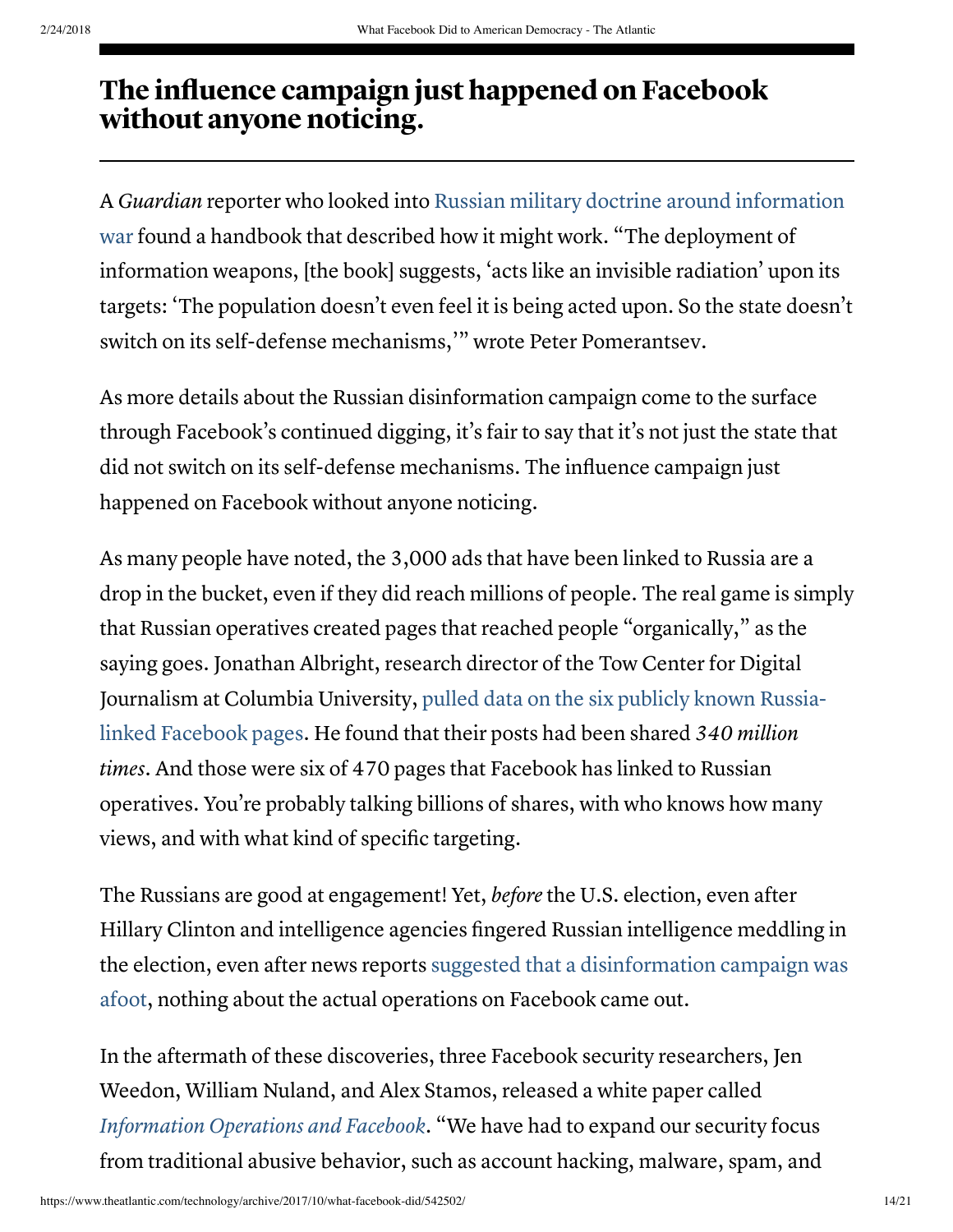financial scams, to include more subtle and insidious forms of misuse, including attempts to manipulate civic discourse and deceive people," they wrote.

#### "These social platforms are all invented by very liberal people. And we figure out how to use it to push conservative values."

One key theme of the paper is that they were used to dealing with economic actors, who responded to costs and incentives. When it comes to Russian operatives paid to Facebook, those constraints no longer hold. "The area of information operations does provide a unique challenge," they wrote, "in that those sponsoring such operations are often not constrained by per-unit economic realities in the same way as spammers and click fraudsters, which increases the complexity of deterrence." They were not expecting that.

Add everything up. The chaos of a billion-person platform that competitively dominated media distribution. The known electoral efficacy of Facebook. The wild fake news and misinformation rampaging across the internet generally and Facebook specifically. The Russian info operations. All of these things were known.

And yet no one could quite put it all together: The dominant social network had altered the information and persuasion environment of the election beyond recognition while taking a very big chunk of the [estimated](https://www.campaignsandelections.com/campaign-insider/digital-ad-spending-tops-estimates) \$1.4 billion worth of digital advertising purchased during the election. There were hundreds of millions of dollars of dark ads doing their work. Fake news all over the place. Macedonian teens campaigning for Trump. Ragingly partisan media infospheres serving up only the news you wanted to hear. Who could believe anything? What room was there for policy positions when all this stuff was eating up News Feed space? Who the hell knew what was going on?

As late as [August](https://www.washingtonpost.com/news/wonk/wp/2016/08/20/why-donald-trumps-1980s-style-campaign-is-struggling-in-2016/) 20, 2016, the The Washington Post could say this of the campaigns: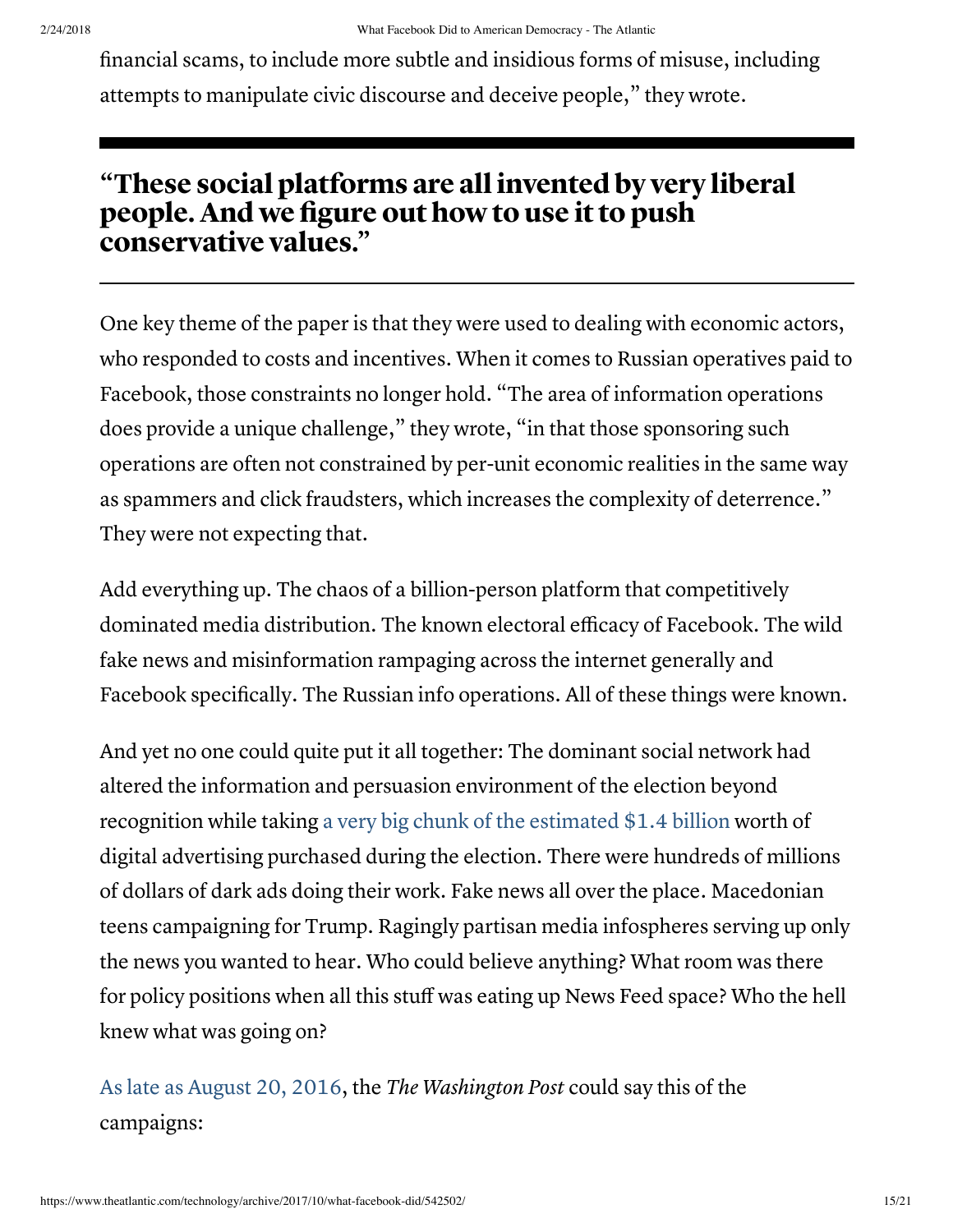Hillary Clinton is running arguably the most digital presidential campaign in U.S. history. Donald Trump is running one of the most analog campaigns in recent memory. The Clinton team is bent on finding more effective ways to identify supporters and ensure they cast ballots; Trump is, famously and unapologetically, sticking to a 1980s-era focus on courting attention and voters via television.

Just a week earlier, Trump's campaign had hired Cambridge Analytica. Soon, they'd ramped up to \$70 million a month in Facebook advertising spending. And the next thing you knew, Brad Parscale, Trump's digital director, is doing the [postmortem](https://www.theguardian.com/technology/2017/oct/08/trump-digital-director-brad-parscale-facebook-advertising) rounds talking up his win.

"These social platforms are all invented by very liberal people on the west and east coasts," Parscale said. "And we figure out how to use it to push conservative values. I don't think they thought that would ever happen."

And that was part of the media's problem, too.

\* \* \*

Before Trump's election, the impact of internet technology generally and Facebook specifically was seen as favoring Democrats. Even a [TechCrunch](https://techcrunch.com/2012/11/11/pre-mature-facebook-election-hype-a-response-to-theatlantic/) critique of Rosen's 2012 article about Facebook's electoral power argued, "the internet inherently advantages liberals because, on average, their greater [psychological](http://www.cnn.com/2010/TECH/web/05/31/liberals.conservatives.online/index.html) embrace of disruption leads to more innovation (after all, nearly every major digital breakthrough, from online fundraising to the use of big data, was pioneered by Democrats)."

Certainly, the Obama tech team that I [profiled](https://www.theatlantic.com/technology/archive/2012/11/when-the-nerds-go-marching-in/265325/) in 2012 thought this was the case. Of course, social media would benefit the (youthful, diverse, internet-savvy) left. And the political bent of just about all Silicon Valley companies runs [Democratic.](https://www.theatlantic.com/technology/archive/2017/08/the-socially-liberal-fiscally-conservative-internet/536967/) For all the talk about Facebook employees [embedding with](https://www.theguardian.com/technology/2017/oct/08/trump-digital-director-brad-parscale-facebook-advertising) the Trump campaign,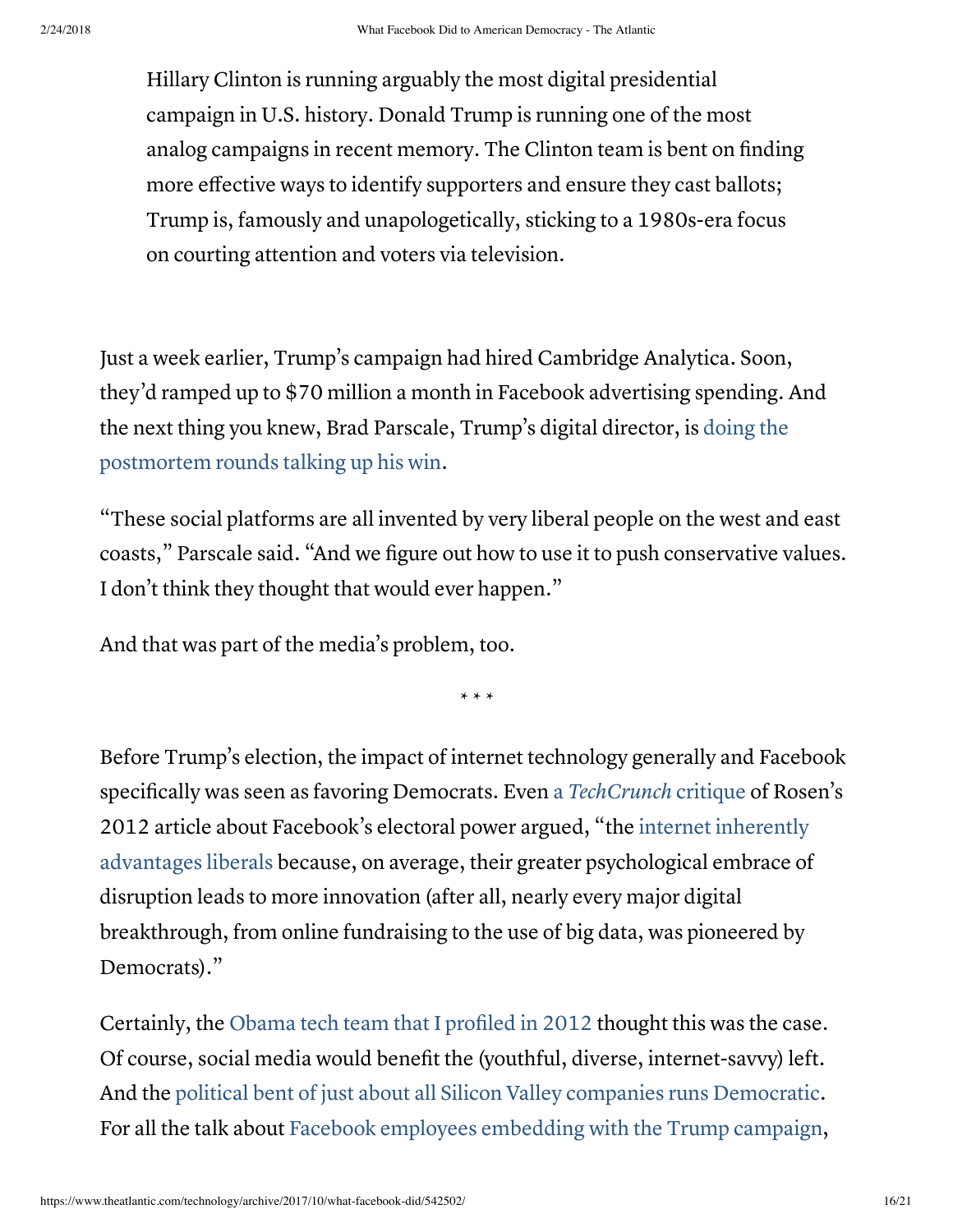the former CEO of Google, Eric Schmidt, sat with the Obama tech team on Election Day 2012.

In June 2015, The New York Times ran an article about [Republicans](https://www.nytimes.com/2015/06/11/us/politics/republicans-still-playing-catch-up-on-the-digital-campaign-trail.html) trying to ramp up their digital campaigns that began like this: "The criticism after the 2012 presidential election was swift and harsh: Democrats were light-years ahead of Republicans when it came to digital strategy and tactics, and Republicans had serious work to do on the technology front if they ever hoped to win back the White House."

### "Facebook is what propelled Breitbart to a massive audience. We know its power."

It cited Sasha Issenberg, the most astute reporter on political technology. "The Republicans have a particular challenge," Issenberg said, "which is, in these areas they don't have many people with either the hard skills or the experience to go out and take on this type of work."

University of North Carolina journalism professor Daniel Kreiss wrote a whole (good) book, [Prototype](https://danielkreiss.com/prototype-politics-2/) Politics, showing that Democrats had an incredible personnel advantage. "Drawing on an innovative data set of the professional careers of 629 staffers working in technology on presidential campaigns from 2004 to 2012 and data from interviews with more than 60 party and campaign staffers," Kriess wrote, "the book details how and explains why the Democrats have invested more in technology, attracted staffers with specialized expertise to work in electoral politics, and founded an array of firms and organizations to diffuse technological innovations down ballot and across election cycles."

Which is to say: It's not that no journalists, internet-focused lawyers, or technologists saw Facebook's looming electoral presence—it was undeniable—but all the evidence pointed to the structural change benefitting Democrats. And let's just state the obvious: Most reporters and professors are probably about as liberal as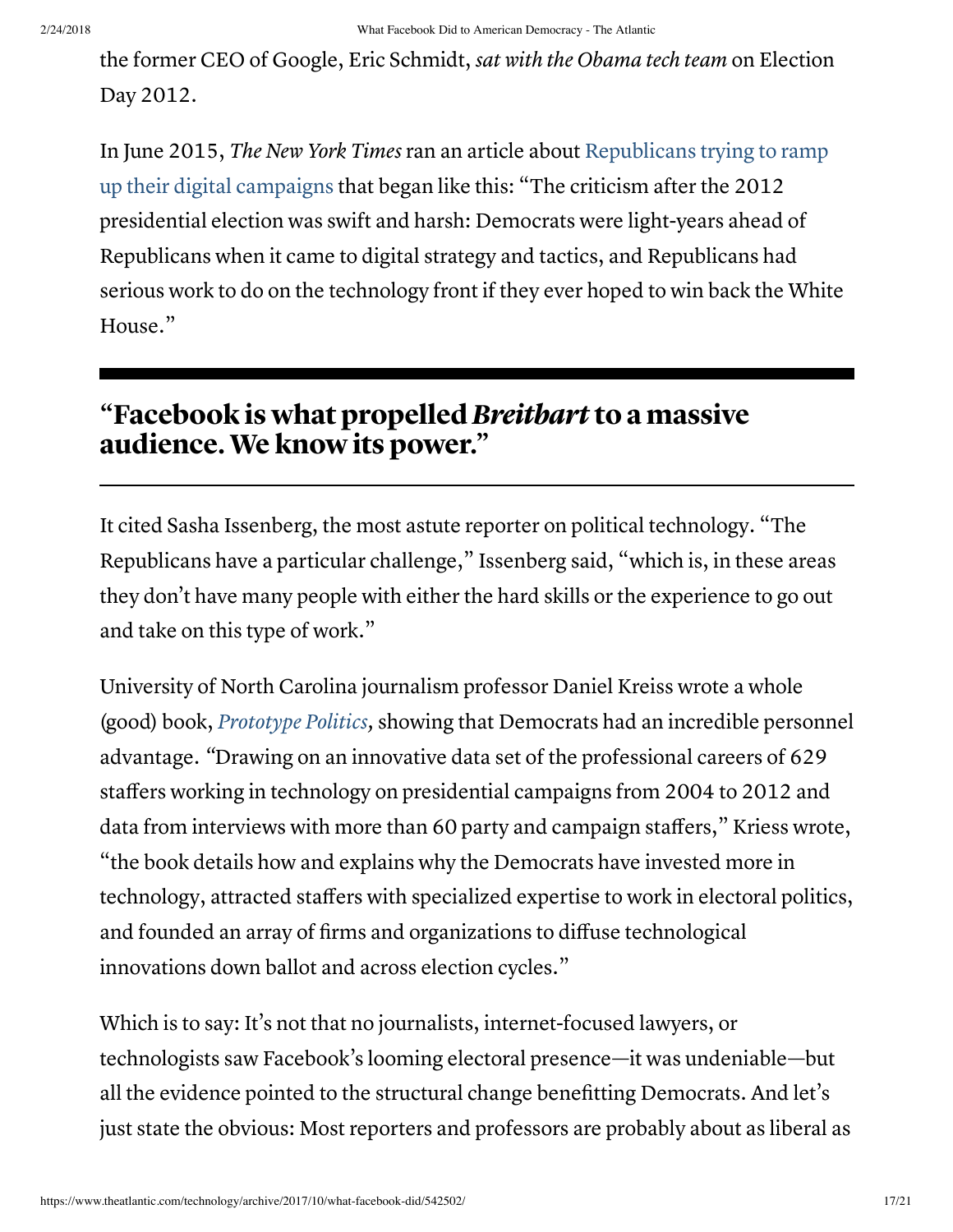your standard Silicon Valley technologist, so this conclusion fit into the comfort zone of those in the field.

By late October, the role that Facebook might be playing in the Trump campaign and more broadly—was emerging. Joshua Green and [Issenberg reported](https://www.bloomberg.com/news/articles/2016-10-27/inside-the-trump-bunker-with-12-days-to-go) a long feature on the data operation then in motion. The Trump campaign was working to suppress "idealistic white liberals, young women, and African Americans," and they'd be doing it with targeted, "dark" Facebook ads. These ads are only visible to the buyer, the ad recipients, and Facebook. No one who hasn't been targeted by then can see them. How was anyone supposed to know what was going on, when the key campaign terrain was literally invisible to outside observers?

Steve Bannon was confident in the operation. "I wouldn't have come aboard, even for Trump, if I hadn't known they were building this massive Facebook and data engine," Bannon told them. "Facebook is what propelled Breitbart to a massive audience. We know its power."

### The very roots of the electoral system had been destabilized.

Issenberg and Green called it "an odd gambit" which had "no scientific basis." Then again, Trump's whole campaign had seemed like an odd gambit with no scientific basis. The conventional wisdom was that Trump was going to lose and lose badly. In the days before the election, The Huffington Post's data team had Clinton's election probability at 98.3 percent. A member of the team, Ryan Grim, went after Nate Silver for his more conservative probability of 64.7 percent, accusing him of skewing his data for "punditry" reasons. Grim ended his post on the topic, "If you want to put your faith in the numbers, you can relax. She's got this."

Narrator: She did not have this.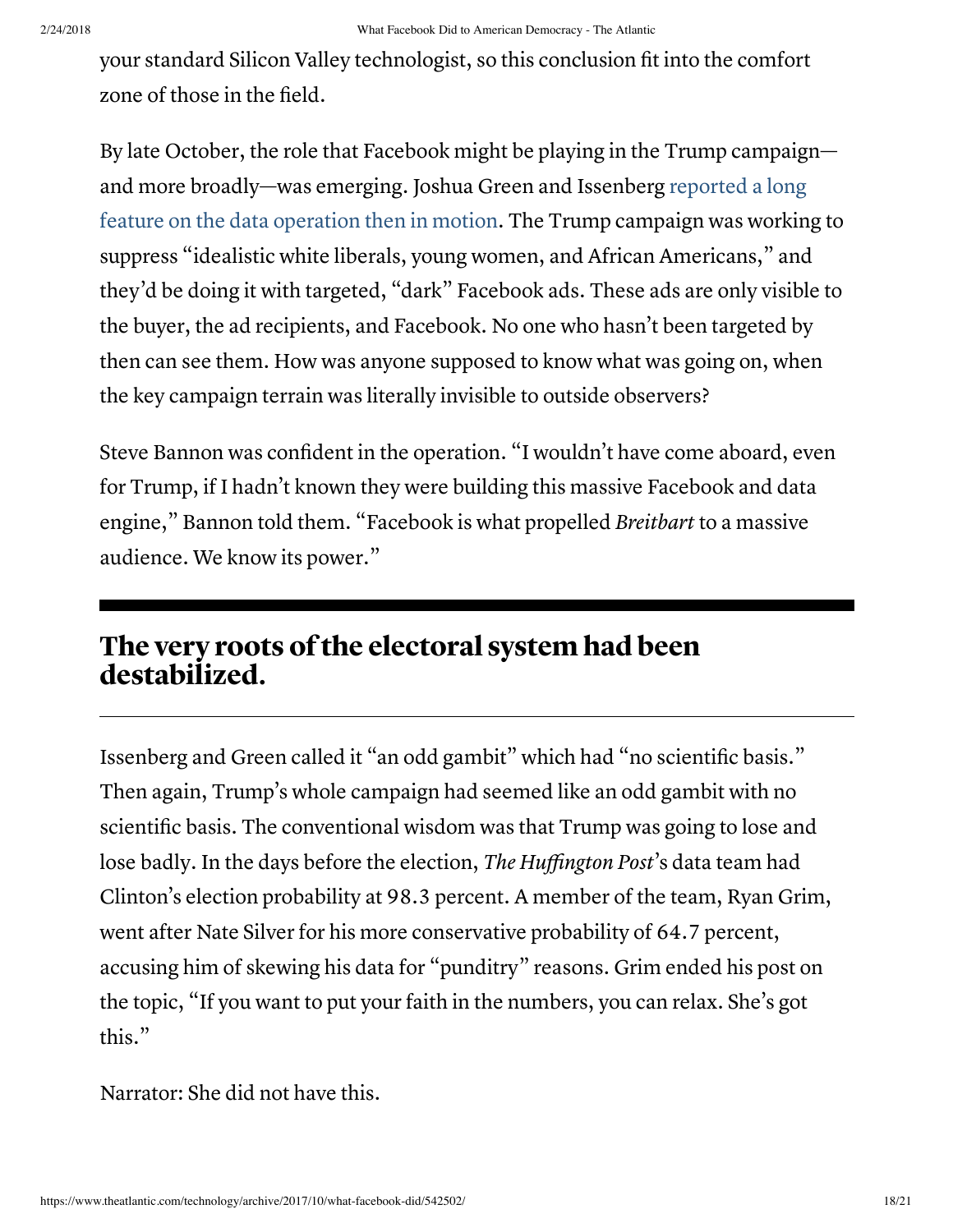But the point isn't that a Republican beat a Democrat. The point is that the very roots of the electoral system—the news people see, the events they think happened, the information they digest—had been destabilized.

In the middle of the summer of the election, the former Facebook ad-targeting product manager, Antonio García Martínez, released an autobiography called Chaos [Monkeys](https://www.indiebound.org/book/9780062458193). He called his colleagues "chaos monkeys," messing with industry after industry in their company-creating fervor. "The question for society," he wrote, "is whether it can survive these entrepreneurial chaos monkeys intact, and at what human cost." This is the real epitaph of the election.

The information systems that people use to process news have been rerouted through Facebook, and in the process, mostly broken and hidden from view. It wasn't just liberal bias that kept the media from putting everything together. Much of the hundreds of millions of dollars that was spent during the election cycle came in the form of "dark ads."

The truth is that while many reporters knew some things that were going on on Facebook, no one knew everything that was going on on Facebook, not even Facebook. And so, during the most significant shift in the technology of politics since the television, the first draft of history is filled with undecipherable whorls and empty pages. Meanwhile, the 2018 midterms loom.

Update: After publication, Adam Mosseri, head of News Feed, sent an email describing some of the work that Facebook is doing in response to the problems during the election. They include new software and processes "to stop the spread of [misinformation,](https://newsroom.fb.com/news/2017/04/working-to-stop-misinformation-and-false-news/) [click-bait](https://newsroom.fb.com/news/2017/05/news-feed-fyi-new-updates-to-reduce-clickbait-headlines/) and [other](https://newsroom.fb.com/news/2017/05/reducing-links-to-low-quality-web-page-experiences/) [problematic](https://newsroom.fb.com/news/2017/08/blocking-ads-from-pages-that-repeatedly-share-false-news/) [content](https://newsroom.fb.com/news/2017/08/news-feed-fyi-addressing-cloaking-so-people-see-more-authentic-posts/) on Facebook."

"The truth is we've learned things since the election, and we take our responsibility to protect the community of people who use Facebook seriously. As a result, we've launched a company-wide effort to improve the integrity of information on our service," he wrote. "It's already translated into new products, new protections, and the